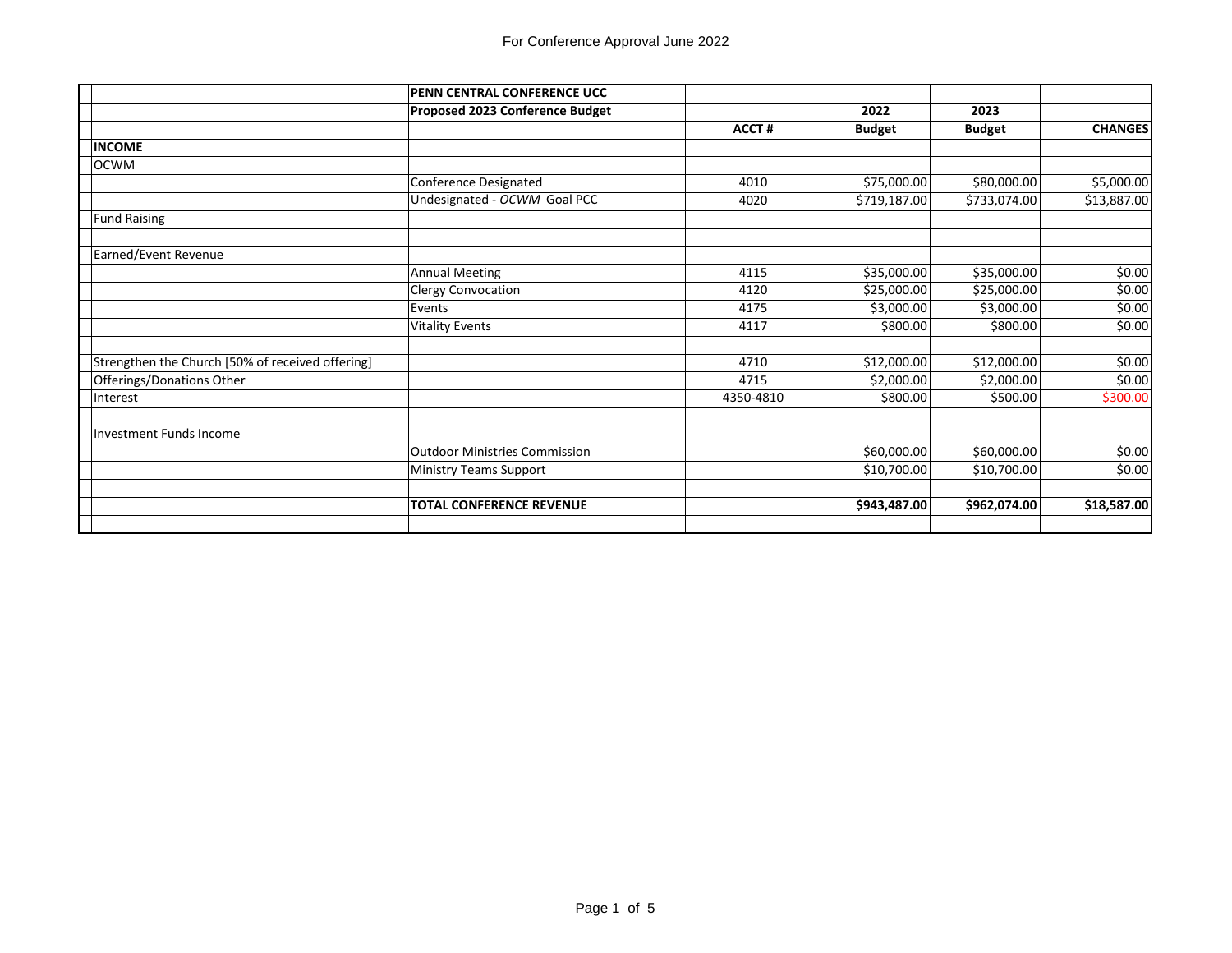|                         | PENN CENTRAL CONFERENCE UCC            |              |               |               |                |
|-------------------------|----------------------------------------|--------------|---------------|---------------|----------------|
|                         | Proposed 2023 Conference Budget        |              | 2022          | 2023          |                |
|                         |                                        | <b>ACCT#</b> | <b>Budget</b> | <b>Budget</b> | <b>CHANGES</b> |
| <b>EXPENSE</b>          |                                        |              |               |               |                |
| <b>Wider Ministries</b> |                                        |              |               |               |                |
|                         | <b>Ministry Support</b>                |              |               |               |                |
|                         | Lancaster Seminary                     | 5010         | \$20,000.00   | \$20,000.00   | \$0.00         |
|                         | <b>PA Council of Churches</b>          | 5020         | \$12,000.00   | \$4,000.00    | \$8,000.00     |
|                         | <b>OCWM National</b>                   | 5030         | \$144,000.00  | \$144,000.00  | \$0.00         |
|                         | Cowan's Gap Park Ministry              | 5040         | \$3,600.00    | \$3,600.00    | \$0.00         |
|                         | <b>UCC/E&amp;R Historical Society</b>  | 5060         | \$5,000.00    | \$5,000.00    | \$0.00         |
|                         | <b>Ministerial Assistance</b>          | 5070         | \$10,000.00   | \$13,500.00   | \$3,500.00     |
|                         | Retiree Health Assistance              | 5080         | \$5,000.00    | \$8,500.00    | \$3,500.00     |
|                         | <b>Ministry Support Subtotal</b>       |              | \$199,600.00  | \$198,600.00  | \$1,000.00     |
|                         |                                        |              |               |               |                |
|                         | <b>Dues/Consultations</b>              |              |               |               |                |
|                         | <b>Council of Conference Ministers</b> | 5110         | \$1,800.00    | \$1,800.00    | \$0.00         |
|                         | General Synod                          | 5120         | \$20,000.00   | \$20,000.00   | \$0.00         |
|                         | Mid Atlantic Regional Conference       | 5130         | \$2,000.00    | \$3,000.00    | \$1,000.00     |
|                         | <b>UCC General Counsel</b>             | 5150         | \$6,000.00    | \$6,000.00    | \$0.00         |
|                         | <b>Dues/Consultations Subtotal</b>     |              | \$29,800.00   | \$30,800.00   | \$1,000.00     |
|                         |                                        |              |               |               |                |
|                         | <b>Earned/Event Expenses</b>           |              |               |               |                |
|                         | Conference - Clergy Convocation        | 5182         | \$25,000.00   | \$25,000.00   | \$0.00         |
|                         | <b>Fund Raising Conference</b>         | 5185         | \$0.00        | \$0.00        | \$0.00         |
|                         | <b>Special Events</b>                  | 5190         | \$0.00        | \$5,000.00    | \$5,000.00     |
|                         | <b>Earned Events Subtotal</b>          |              | \$25,000.00   | \$30,000.00   | \$5,000.00     |
|                         |                                        |              |               |               |                |
|                         | <b>Total Wider Ministries</b>          |              | \$254,400.00  | \$259,400.00  | \$5,000.00     |
|                         |                                        |              |               |               |                |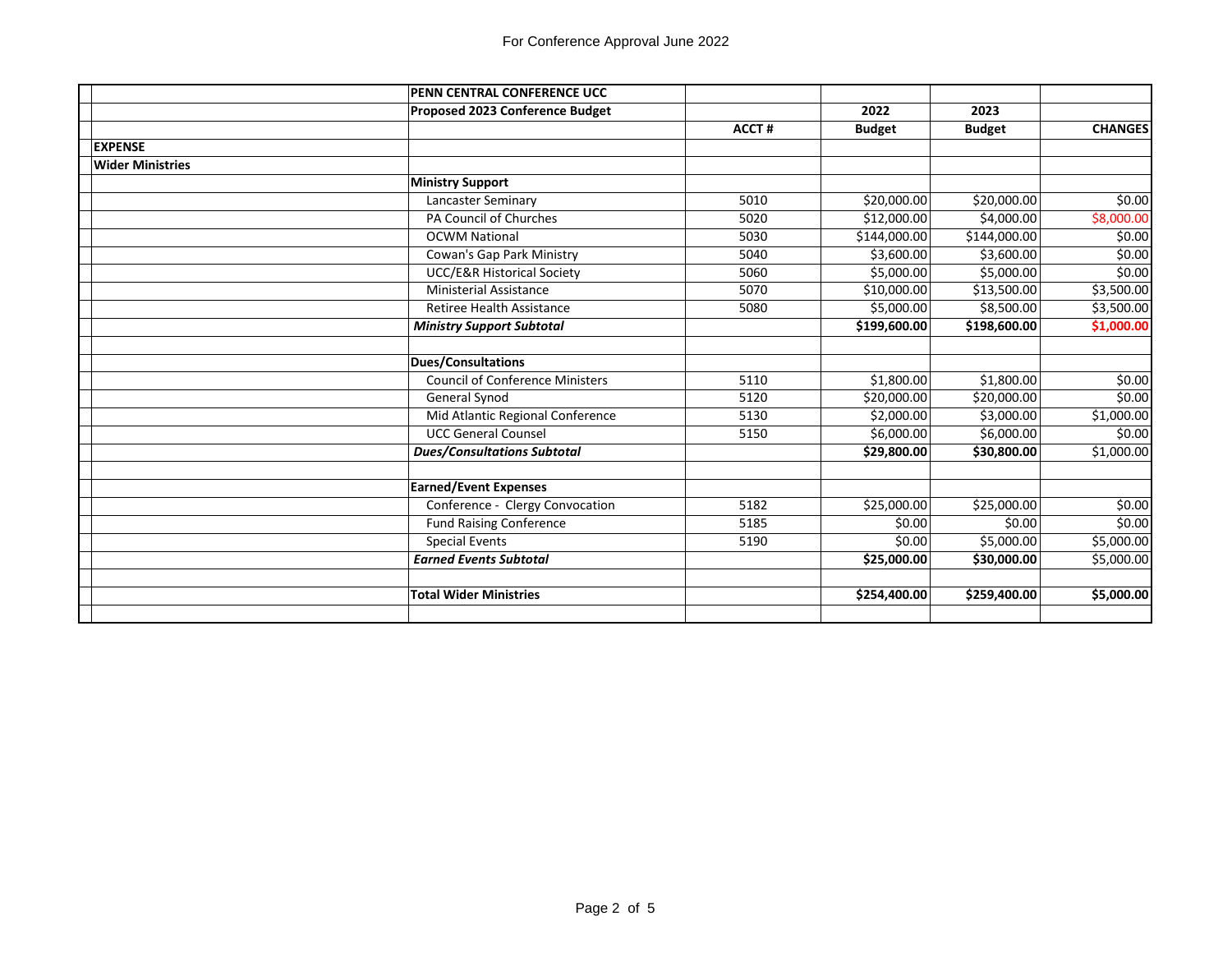|                              | PENN CENTRAL CONFERENCE UCC                |                        |               |               |                |
|------------------------------|--------------------------------------------|------------------------|---------------|---------------|----------------|
|                              | Proposed 2023 Conference Budget            |                        | 2022          | 2023          |                |
|                              |                                            | <b>ACCT#</b>           | <b>Budget</b> | <b>Budget</b> | <b>CHANGES</b> |
| <b>Conference Ministries</b> |                                            |                        |               |               |                |
| 1. Program                   |                                            |                        |               |               |                |
|                              |                                            |                        |               |               |                |
|                              | <b>Ministry Teams</b>                      |                        |               |               |                |
|                              | Vitality                                   | 5415 (9415.09 9553.06) | \$6,000.00    | \$6,000.00    | \$0.00         |
|                              | <b>Creation Justice</b>                    | 9417.09                | \$1,000.00    | \$1,000.00    | \$0.00         |
|                              | Disaster Readiness and Recovery            | 5425 (9200.09)         | \$2,700.00    | \$2,700.00    | \$0.00         |
|                              | <b>ONA</b>                                 | 5430                   | \$1,000.00    | \$1,000.00    | \$0.00         |
|                              | <b>Ministry Teams Subtotal</b>             |                        | \$10,700.00   | \$10,700.00   | \$0.00         |
|                              | <b>Commissions</b>                         |                        |               |               |                |
|                              | Church & Ministry                          | 6010, 6020, 6021       | \$4,000.00    | \$10,000.00   | \$6,000.00     |
|                              | <b>Outdoor Ministries/Lutheran Camping</b> | Fiduciary #9584.09     | \$60,000.00   | \$60,000.00   | \$0.00         |
|                              | <b>Commissions Subtotal</b>                |                        | \$64,000.00   | \$70,000.00   | \$6,000.00     |
|                              |                                            |                        |               |               |                |
|                              | <b>Program Subtotal</b>                    |                        | \$74,700.00   | \$80,700.00   | \$6,000.00     |
|                              |                                            |                        |               |               |                |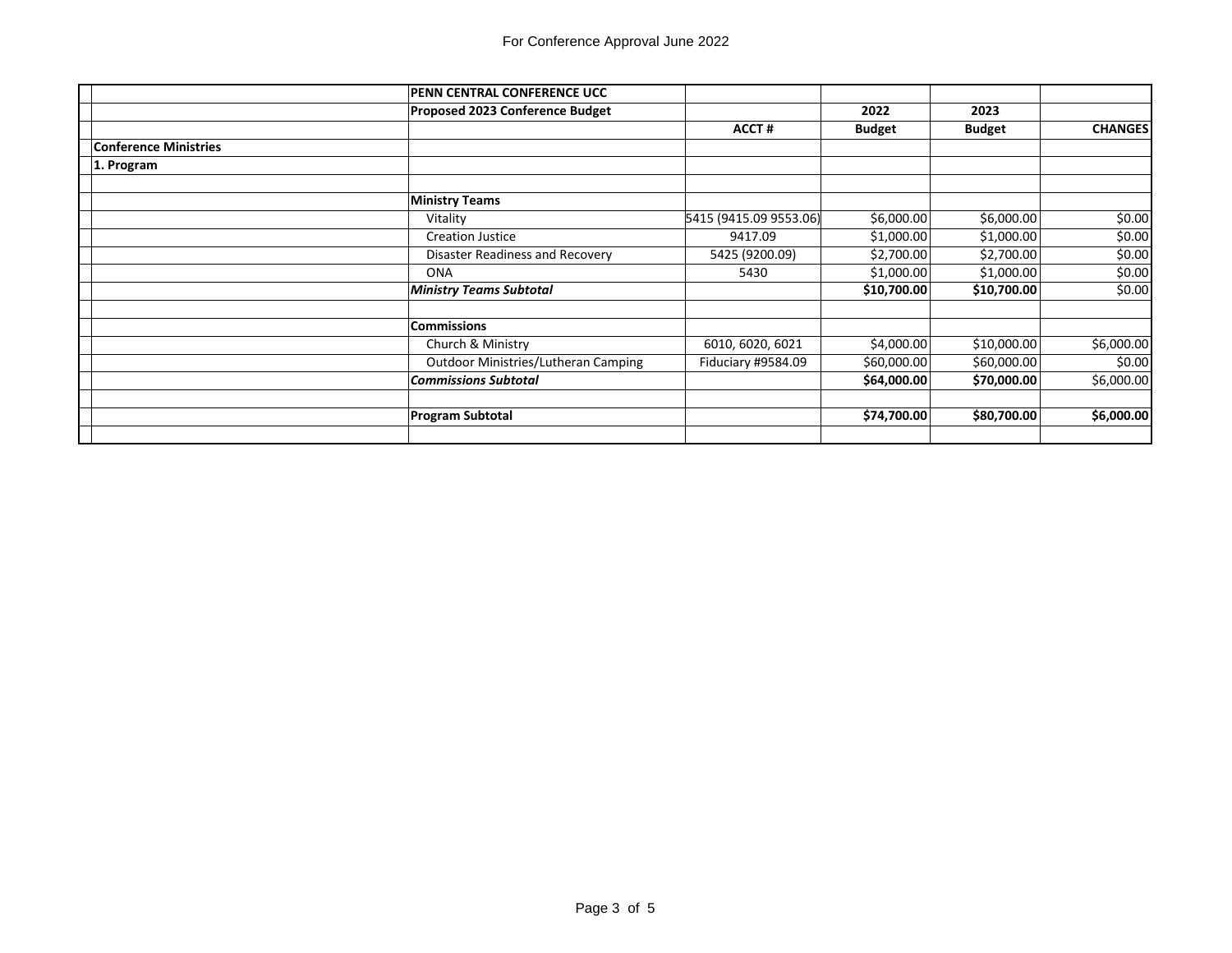|                   | PENN CENTRAL CONFERENCE UCC                  |              |               |               |                        |
|-------------------|----------------------------------------------|--------------|---------------|---------------|------------------------|
|                   | Proposed 2023 Conference Budget              |              | 2022          | 2023          |                        |
|                   |                                              | <b>ACCT#</b> | <b>Budget</b> | <b>Budget</b> | <b>CHANGES</b>         |
| 2. Pastoral       |                                              |              |               |               |                        |
|                   | <b>Conference Ministerial Staff</b>          |              |               |               |                        |
|                   | Salaries and Housing                         | 6150         | \$257,085.00  | \$267,368.00  | \$10,283.00            |
|                   | Social Security Offset                       | 6151         | \$17,638.00   | \$18,343.00   | \$705.00               |
|                   | Pension                                      | 6140         | \$32,279.00   | \$33,570.00   | $\overline{$}1,291.00$ |
|                   | Health/Dental/Vision                         | 6130         | \$40.546.00   | \$42,355.00   | \$1,809.00             |
|                   | Disability Insurance                         | 6120         | \$2,146.00    | \$2,232.00    | \$86.00                |
|                   | <b>FICA Employer</b>                         | 6860         | \$2,029.00    | \$2,110.00    | \$81.00                |
|                   | <b>Continuing Education</b>                  | 6100         | \$2,250.00    | \$2,250.00    | \$0.00                 |
|                   | <b>Travel and Expenses</b>                   | 6160-6169    | \$45,000.00   | \$45,000.00   | \$0.00                 |
|                   | <b>Conference Ministerial Staff Subtotal</b> |              | \$398,973.00  | \$413,228.00  | \$14,255.00            |
|                   |                                              |              |               |               |                        |
| 3. Administrative |                                              |              |               |               |                        |
|                   | <b>Office Expenses</b>                       |              |               |               |                        |
|                   | <b>Equipment Maintenance</b>                 | 6210         | \$6,500.00    | \$6,000.00    | \$500.00               |
|                   | <b>Equipment Purchase</b>                    | 6220         | \$2,000.00    | \$3,000.00    | \$1,000.00             |
|                   | Insurance Conference Offices & WC            | 6240         | \$5,500.00    | \$7,700.00    | \$2,200.00             |
|                   | <b>Internet Services</b>                     | 6250         | \$3,000.00    | \$1,900.00    | \$1,100.00             |
|                   | Postage                                      | 6260         | \$3,500.00    | \$2,500.00    | \$1,000.00             |
|                   | Printing                                     | 6270         | \$7,000.00    | \$3,500.00    | \$3,500.00             |
|                   | Rent/Management Fee                          | 6280         | \$28,500.00   | \$23,640.00   | \$4,860.00             |
|                   | Banking Fees/service/finance chgs.           | 6290         | \$100.00      | \$100.00      | \$0.00                 |
|                   | Office Supplies                              | 6300         | \$3,500.00    | \$2,000.00    | \$1,500.00             |
|                   | Telephone                                    | 6310         | \$6,000.00    | \$5,200.00    | \$800.00               |
|                   | <b>Office Expense Subtotal</b>               |              | \$65,600.00   | \$55,540.00   | \$10,060.00            |
|                   |                                              |              |               |               |                        |